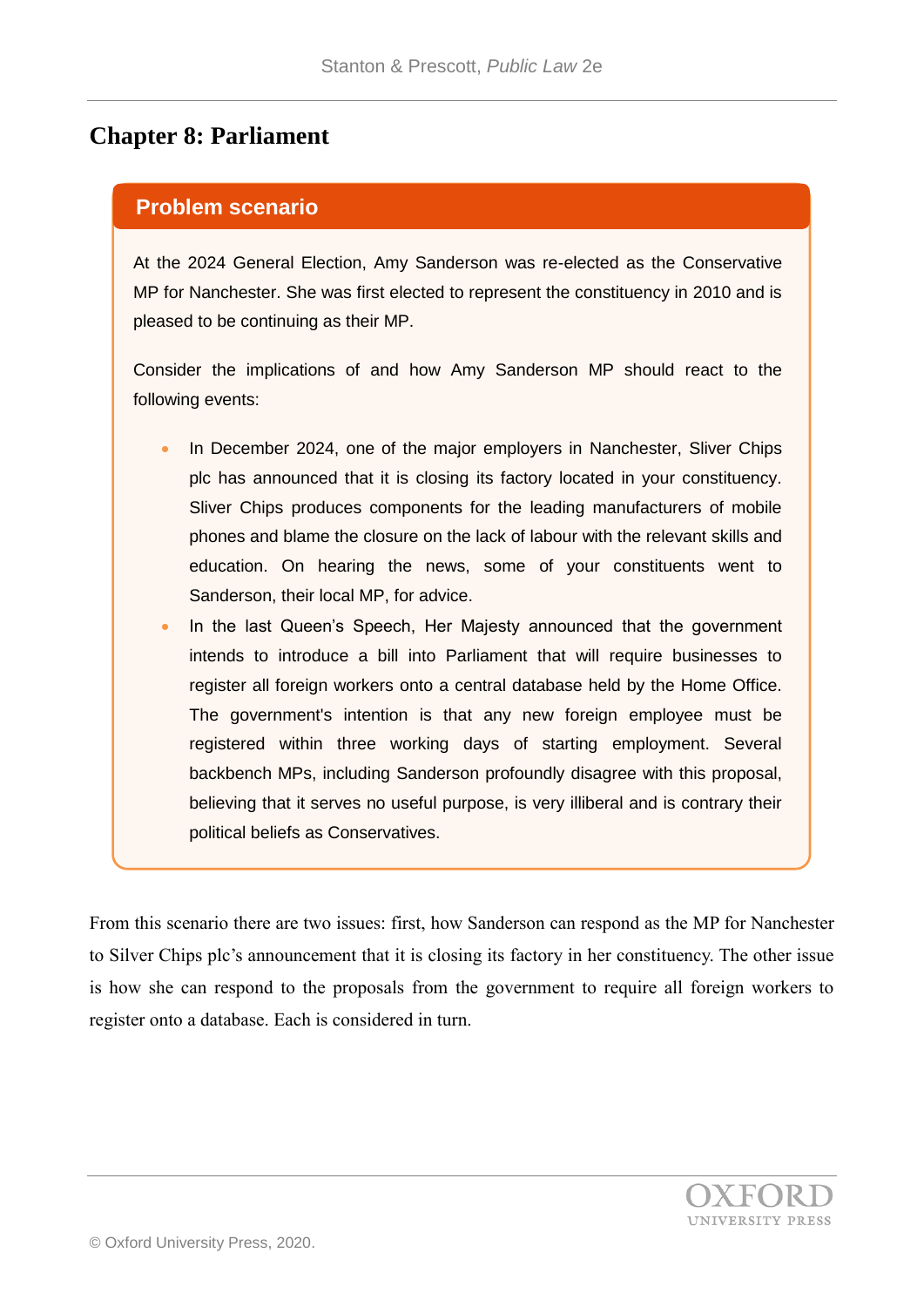## **(1) Closure of Sliver Chips plc**

As the MP for Nanchester, Amy Sanderson is responsible for representing the interests of that constituency so she should listen to their concerns and make the government aware of them. This reflects the link between an MP and their constituency that the first-past-the-post system can achieve, and how MPs can raise the concerns of their constituency in Parliament.<sup>1</sup> Although as a backbench MP there is very little that an MP can do directly for those likely to lose their jobs as that is a matter for the government. Her role is to pressurise the government to act for her constituents.

When the announcement was made, this could be a major news story. As it is not a matter of legislation, an MP's primary method of getting the government's response would be through asking questions of ministers. This could include Prime Minister's Questions or request an urgent question in the House of Commons. However, whether to grant the urgent question is a decision for The Speaker, who has discretion whether or not to grant the request.

It may also be that a Select Committee, may consider the matter considering that Sliver Chips is leaving due to a lack of available skills. This suggests that there could be a policy problem which lies behind Sliver Chip's decision. A Select Committee could gather the facts, make recommendations in a report to which the government must respond.

## (2) **The Proposal to Require Foreign Workers to Register**

If Sanderson believes that she has the support of other MPs, she could raise her concerns informally with government ministers. Particularly, as Sanderson has no intentions of becoming a government minister, as a backbench MP, if she wished, she could strongly criticise this policy in the media. Whether it would have any effect would depend on how many other MPs agree with her, the size of the government's majority and how strongly it felt about the issue.

If the government went and introduced a Bill, the Foreign Workers Bill into Parliament containing

 $1$  It must be stated that other electoral systems that deliver one MP per constituency, such as the alternative vote, or the supplementary vote are just as able to deliver this MP-constituency link.



l